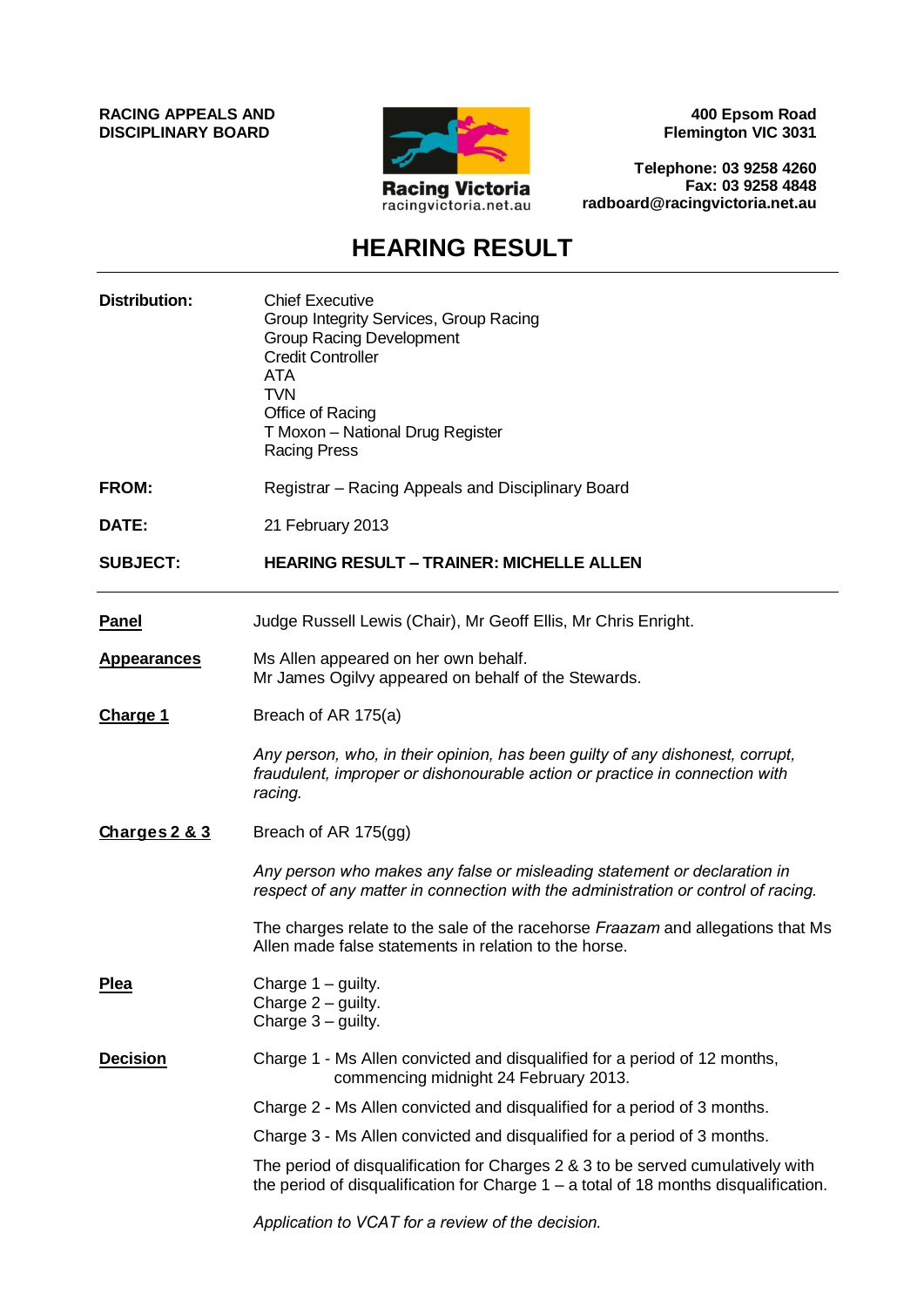*The RAD Board's decision affirmed, penalty set aside and new penalty imposed of a suspension of Ms Allen's licence for a total period of 12 months.*

**Georgie Gavin Registrar - Racing Appeals and Disciplinary Board**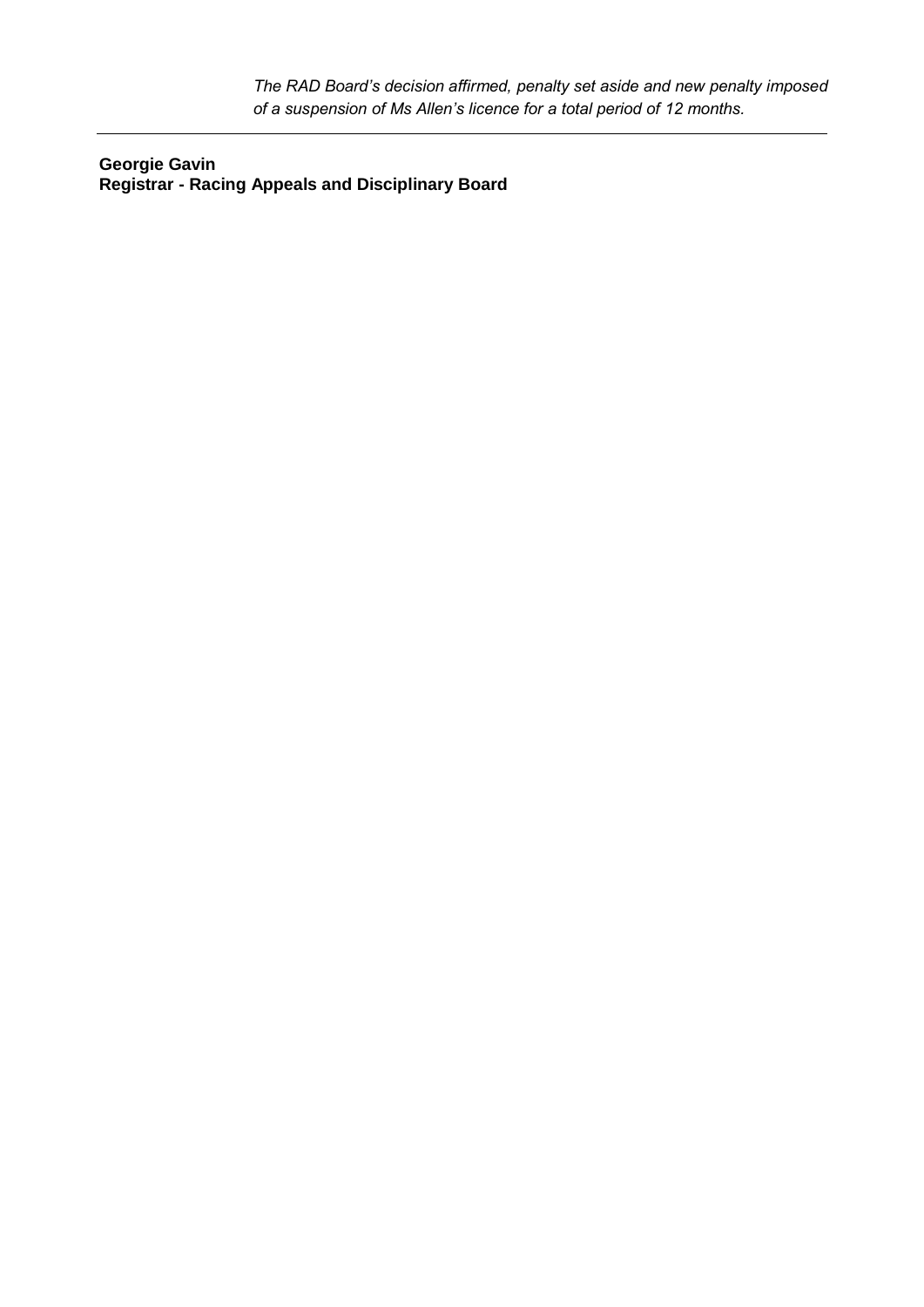# **TRANSCRIPT OF PROCEEDINGS**

## **RACING APPEALS AND DISCIPLINARY BOARD**

\_\_\_\_\_\_\_\_\_\_\_\_\_\_\_\_\_\_\_\_\_\_\_\_\_\_\_\_\_\_\_\_\_\_\_\_\_\_\_\_\_\_\_\_\_\_\_\_\_\_\_\_\_\_\_\_\_\_\_\_\_\_\_

**HIS HONOUR JUDGE R.P.L. LEWIS, Chairman MR G. ELLIS MR C. ENRIGHT** 

**EXTRACT OF PROCEEDINGS** 

**DECISION** 

**TRAINER: MICHELLE ALLEN** 

**MELBOURNE** 

### **THURSDAY, 21 FEBRUARY 2013**

MR J. OGILVY appeared on behalf of the RVL Stewards

MS M. ALLEN appeared on his own behalf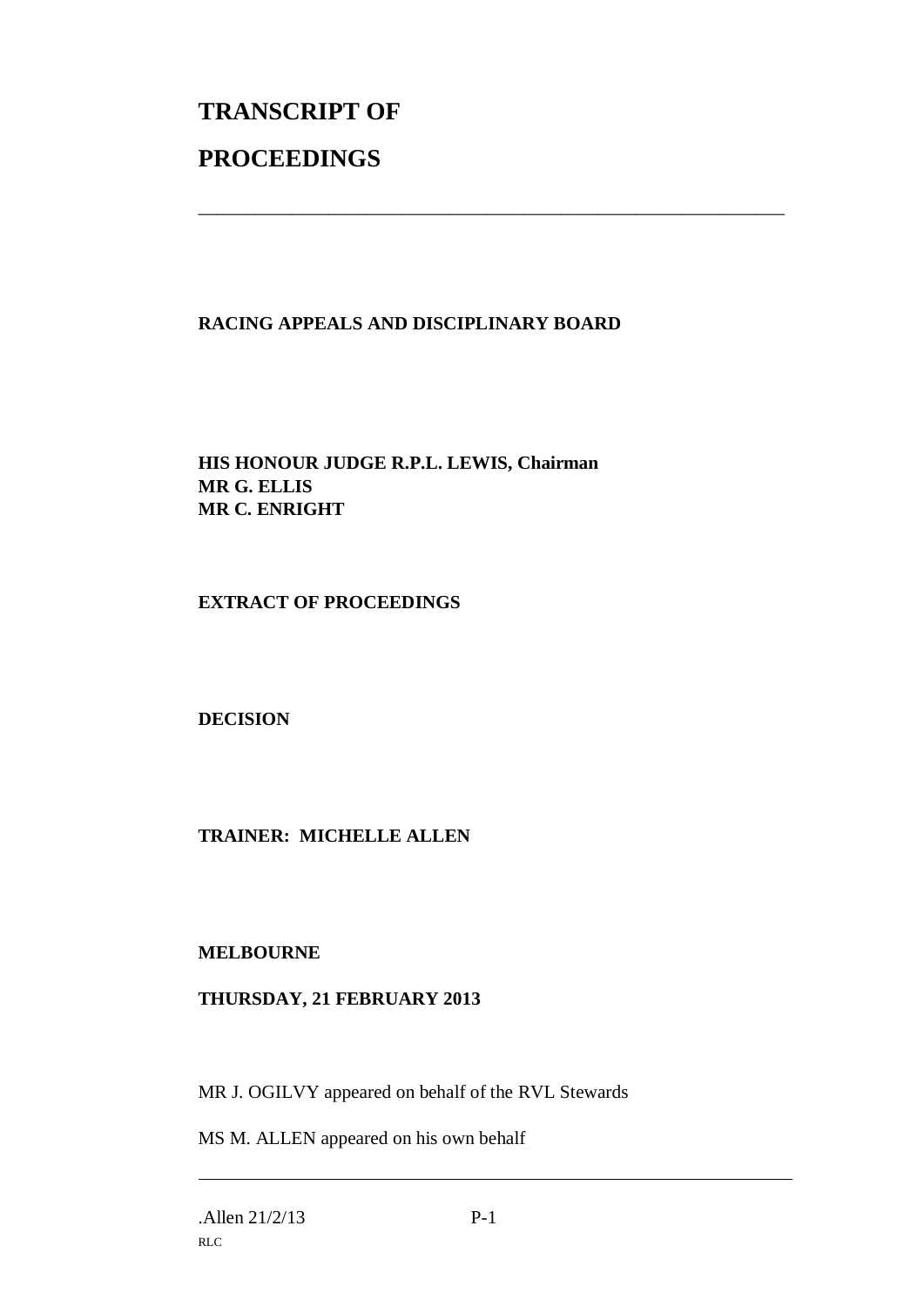CHAIRMAN: Michelle Allen, you have pleaded guilty to three serious offences. The sale of the horse and the false statement to the owner and her mother that the horse had died clearly represent dishonest, fraudulent, improper and dishonourable conduct.

The false statements the subject of Charges 2 and 3 were discrete offences, in that they were premeditated lies to racing authorities and, accordingly, strike at the integrity of racing. The integrity of racing in the context of these charges is critical to the proper conduct and administration of racing.

The offending in this case represents deceit at a high level, together with a series of lies and actions to support that deceitful conduct. The principles of special and general deterrence apply in this case; special deterrence because the course of conduct was ongoing and the offending was perpetuated by a series of lies.

The principle of denunciation of your conduct also applies, and the integrity of racing must be upheld. There was also a breach of trust in relation to the owner of the horse. It should be noted that these were not victimless offences.

In the Board's view, there is an absence of mitigating factors. However, the Board takes into account your plea of guilty, but notes that your plea of guilty was simply a recognition of the inevitable. You have no prior convictions and the Board takes that into account. It also takes into account your cooperation with the Stewards when a formal inquiry was undertaken.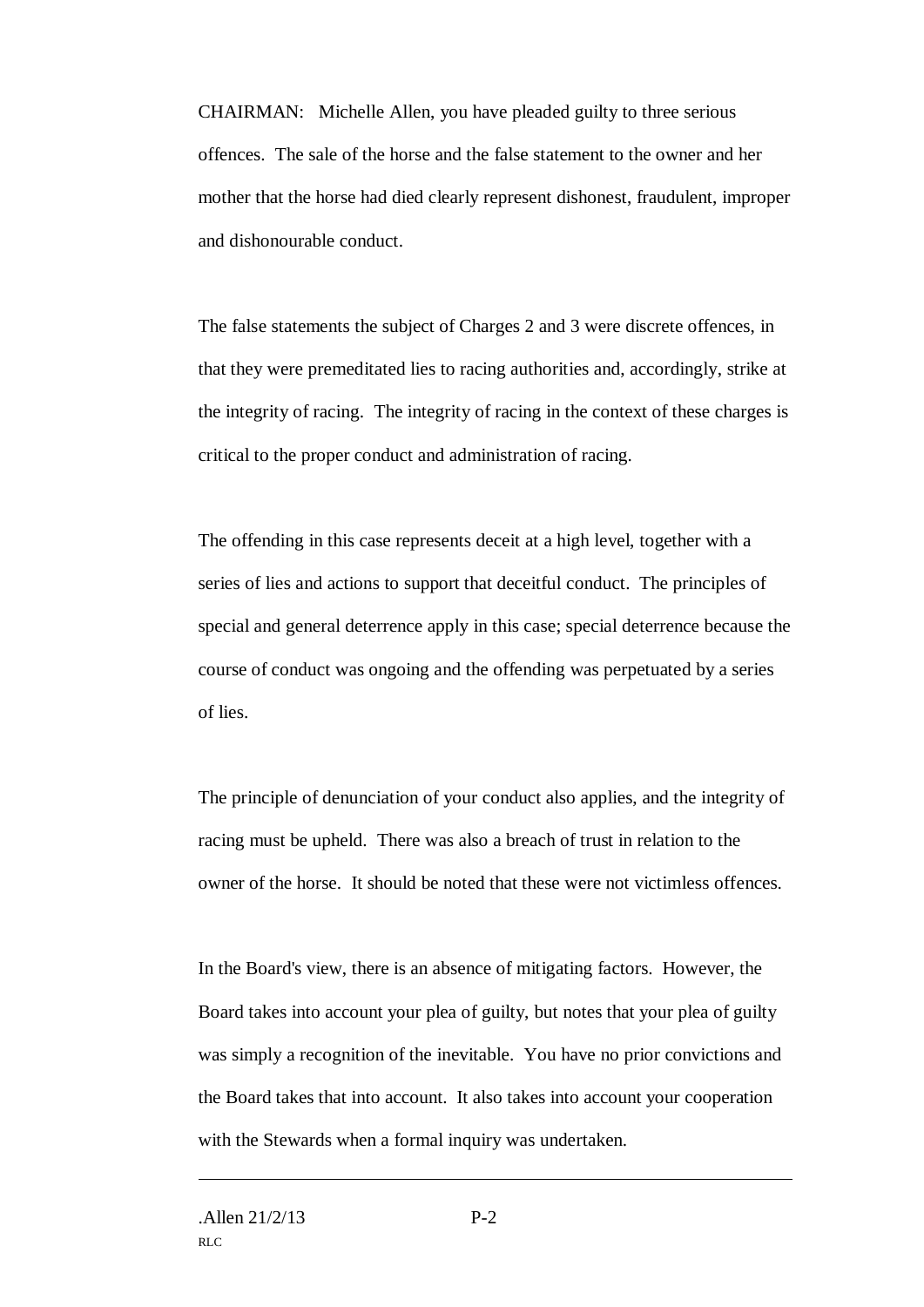The Board also takes into account the references which you have tendered and has concluded that you have a genuine love of horses and are concerned about their welfare.

On Charge 1, you are disqualified for a period of 12 months, effective from midnight, 24 February 2013. On each of Charges 2 and 3, you are disqualified for a period of three months. The penalties imposed in relation to Charges 2 and 3 are to be served cumulatively upon the period of disqualification in Charge 1 and upon each other. A total of 18 months' disqualification is therefore imposed.

- - -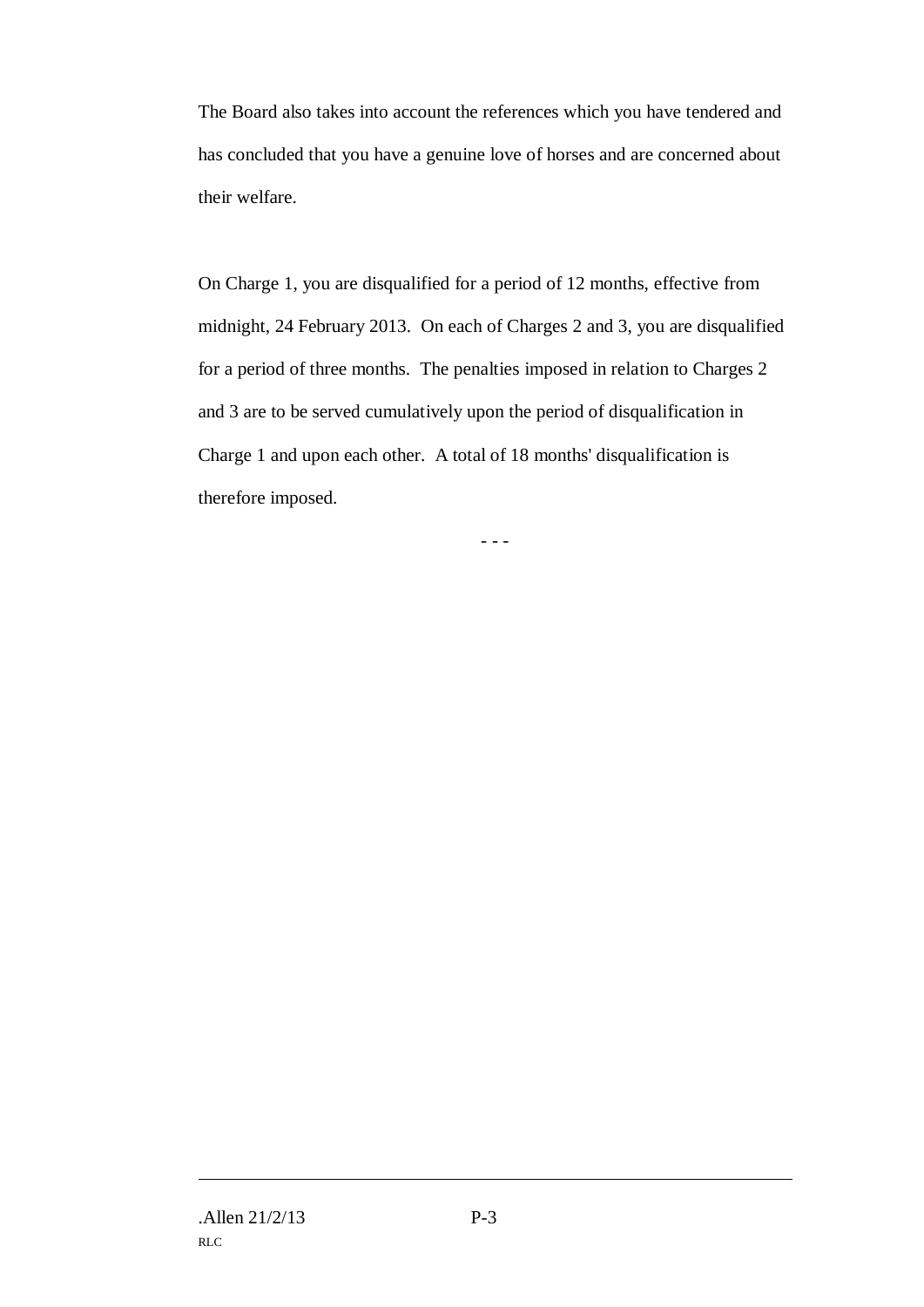

VCAT Reference: B87/2013 Your Reference:

28 May 2013

Racing Appeals Disciplinary Board 400 Epsom Road FLEMINGTON VIC 3031

Dear Sir/Madam

Re: Michelle Allen v Racing Appeals Disciplinary Board

I enclose a copy of VCAT's Order in this matter.

Yours faithfully

**Melissa Biram** Registrar, Administrative Division

Enc: